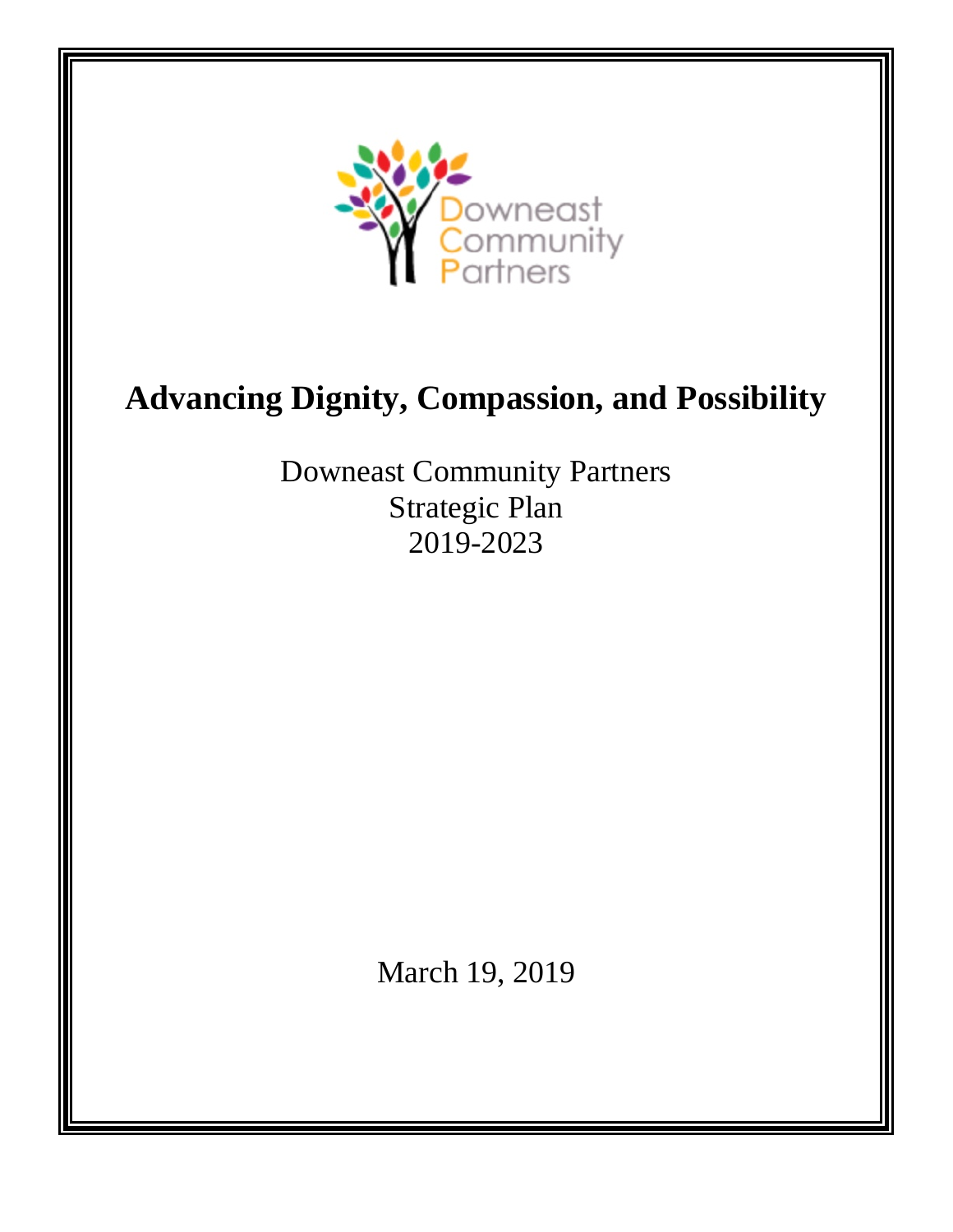## **Downeast Community Partners Strategic Plan Introduction**

*By Mark Green, Executive Director*

"Dignity. Compassion. Possibility." or "DCP" for short is the values statement we developed as part of the new strategic plan. "Dignity" because we respect and value the people we serve; "Compassion" because we care about people and believe in the goodness of the human spirit: and, "Possibility" because we know that there are always opportunities to help people improve their lives. These are values that we all understand and values that have always and will always be at the core of our being.

The completed plan includes new mission and vision statements, five principal goals, along with supporting strategies, outcomes, and suggestions on how measure our success. Even with all this, the plan is relatively short at only 12 pages, and easily read. Most importantly, it provides the board and staff with a plan that will improve the quality and effectiveness of the work we do in Hancock and Washington counties.

The process of developing this strategic plan took most of a year overseen by a group that included board members and staff with the able support of Deb Burwell and Sarah Strickland. Early on, the group decided to make certain our plan focused on the people we serve and that they had a voice in its creation. We accomplished this by surveying a sampling of the people we serve and by meeting with several focus groups. We also made certain that we gathered input from our partners and employees. We learned a great deal using this approach and incorporated what we learned into goal C, "Enhance" DCP's organizational culture so all communication, interactions, and service delivery promote dignity and well-being."

The goal that best describes the important role that DCP plays in our region and the opportunities we have to expand this role is Goal A "Ensure that people can access resources to meet basic needs' This goal has thirty-six separate strategies, almost as many as the other four goals combined. Of particular note are strategies 1-6 which include: ensuring the quality of existing programs; focusing on achieving incremental innovations; being prepared for opportunities; providing leadership where it is needed to spark collaboration; developing cross-division strategies and bringing expertise, leadership, and resources to solve complex problems.

Goal D "Build sustainable internal capacity to increase DCP's impact" lays out strategies for strengthening our workforce through the development of a compensation plan and by encouraging employee involvement and innovation. It also recognizes the importance of a strong Board of Directors, good customer service and a positive public perception regarding the work we do in our communities.

As with any strategic plan, its value and impact will depend entirely on our commitment to put in the time and effort that will be required. We are at a place in our history where we now have an opportunity to build exponentially on the 50 plus years of good work done by CFO and WHCA. We have the experience and knowledge to make a lasting difference in this region and now we have a road map on how to get it done. As importantly, we also have in place a network of strong and capable partners that can assist us with implementation and in some cases take the lead on important strategies. The rest is now up to the board, volunteers, employees, and partners of DCP. It's an opportunity, a challenge, and above all a privilege that not many get. Let us work together to provide the leadership and organizational skill to "Improve the Quality of Life and Reduce the Impact of Poverty in Downeast Maine."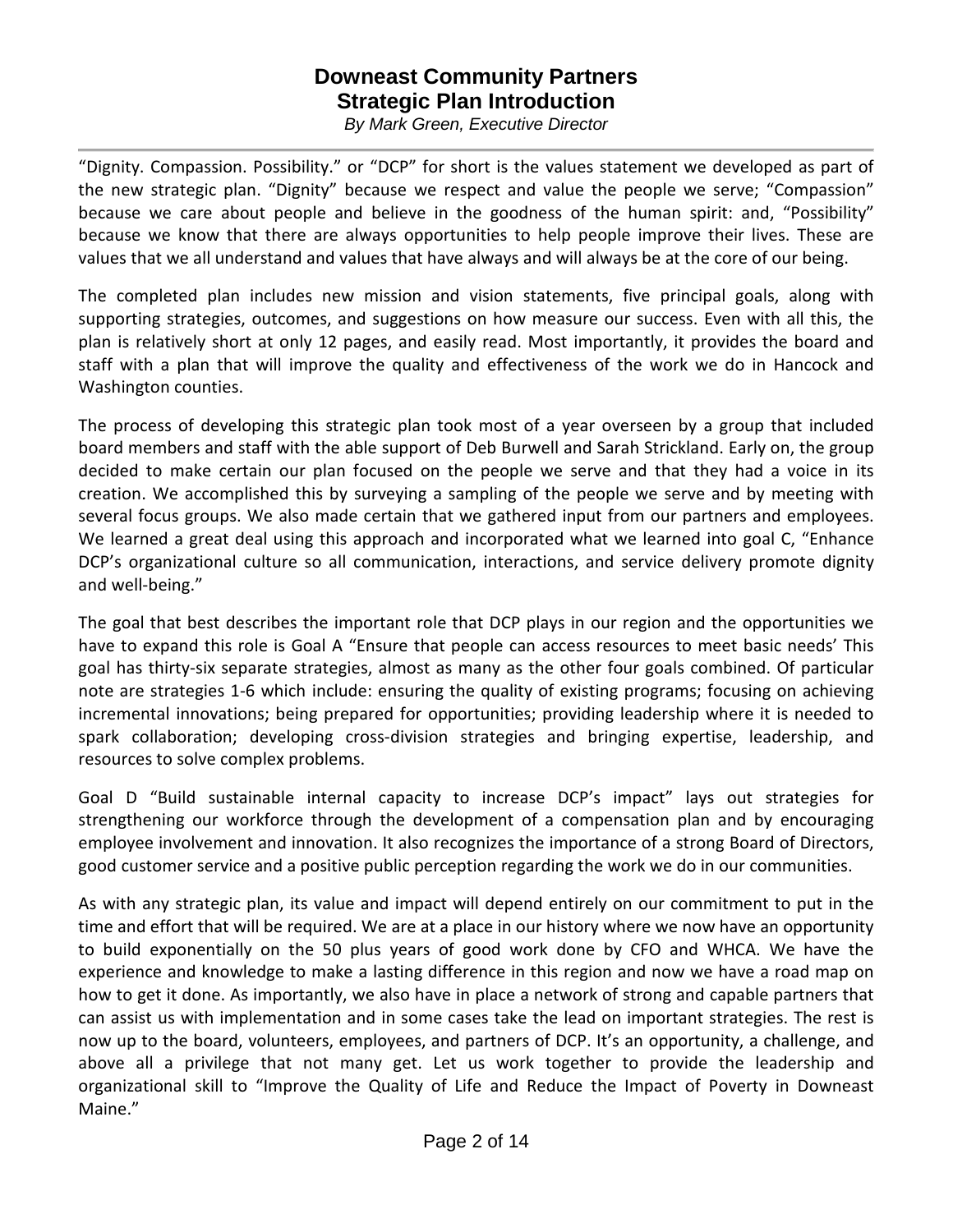## **Downeast Community Partners Strategic Plan** *2019 - 2023*

## **Mission**

*To improve the quality of life and reduce the impact of poverty in Downeast communities.*

## **Vision**

*Downeast Community Partners is a catalyst for improving life in Downeast Maine.*

## **Values**

*Dignity. Compassion. Possibility.*

## **Five-Year Goals**

- A. Ensure that people can access resources to meet basic needs.
- B. Improve economic well-being for vulnerable individuals and families.
- C. Enhance DCP's organizational culture so all communications, interactions, and service delivery promote dignity and well-being.
- D. Build sustainable internal capacity to increase DCP's impact.
- E. Build external capacity to increase DCP's impact.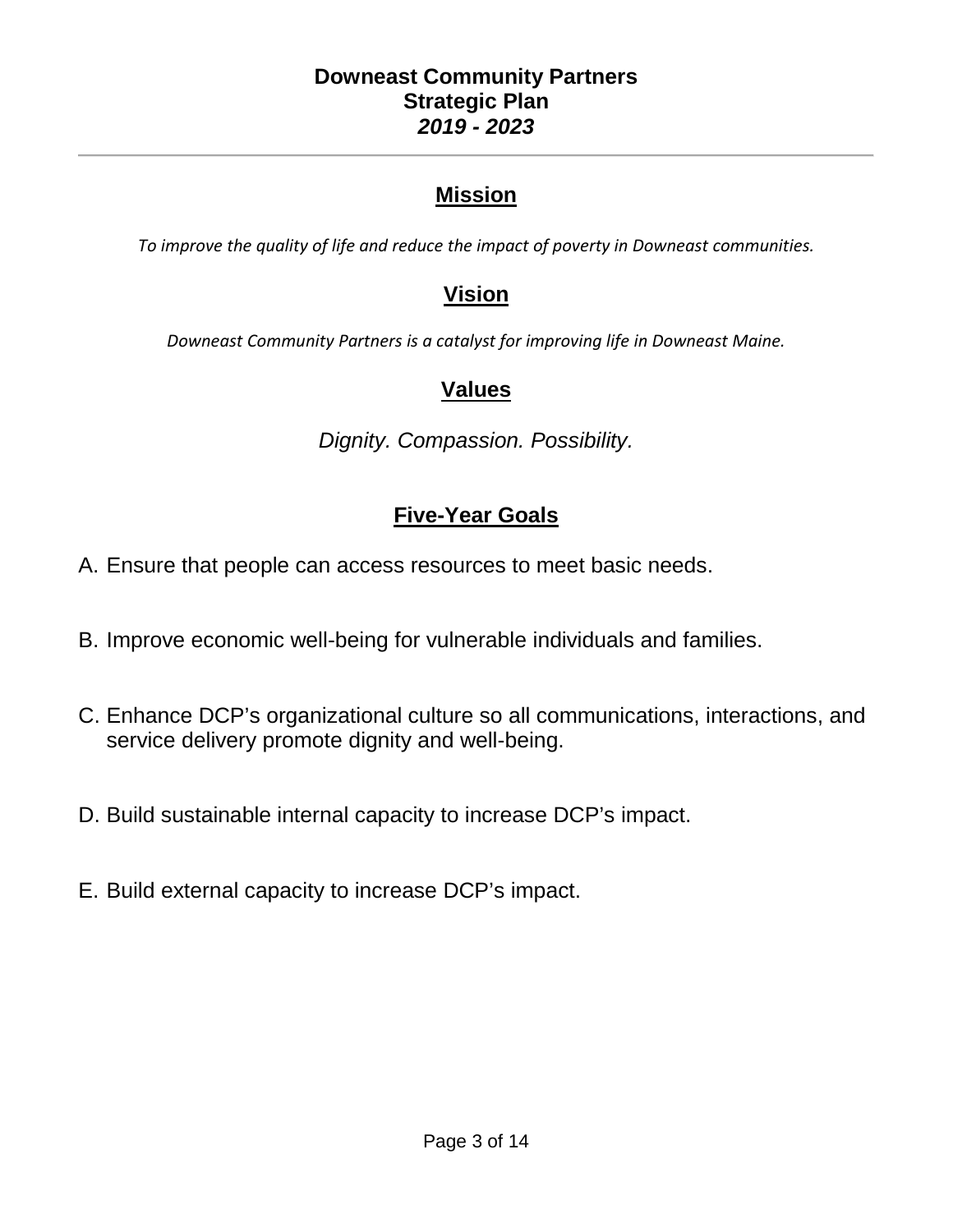## **Downeast Community Partners Strategic Plan** *2019 - 2023* **Strategic Planning Assumptions**

- 1. Over the next five years, the 45-65 cohort will continue to be a significant demographic for Downeast Maine and many will be entering retirement with financial challenges.
- 2. Based on historical cycles, there is likely to be another economic downturn in the next five years. DCP needs to be ready to adapt as things shift by staying aware of these trends.
- 3. The top challenges and barriers are: transportation, good paying jobs, affordable housing, elder care, child care, food security, access to mental health/health care services, and the stigma of poverty.
- 4. DCP strives to reach more people who are eligible for services including vulnerable populations above the poverty line.
- 5. DCP will need to collaborate with partners at state and federal levels to advance our mission; DCP will need to collaborate with others who have strengths and expertise that DCP does not possess.
- 6. Community partnerships and collaborations are different between Hancock and Washington counties. This has implications for how DCP expands services from one county to another.
- 7. Additional capacity (time, financial, organizational culture) is needed for DCP to partner, collaborate, innovate, and execute inside and outside the organization.
- 8. There is greater alignment around core values across the organization than might be anticipated given that the merger was recent.
- 9. The principles of "dignity first" and being community informed are guiding principles for the entire organization in order to have effective programs.
- 10. There are evidence-based, multi-generational models that can inform DCP's program design and increase its impact with individuals and all types of family units.
- 11. DCP's culture needs to evolve to encourage and support innovation by all staff.
- 12. DCP communicates its mission, values, and vision through its facilities, media and messaging, public relations, and all staff interactions with clients.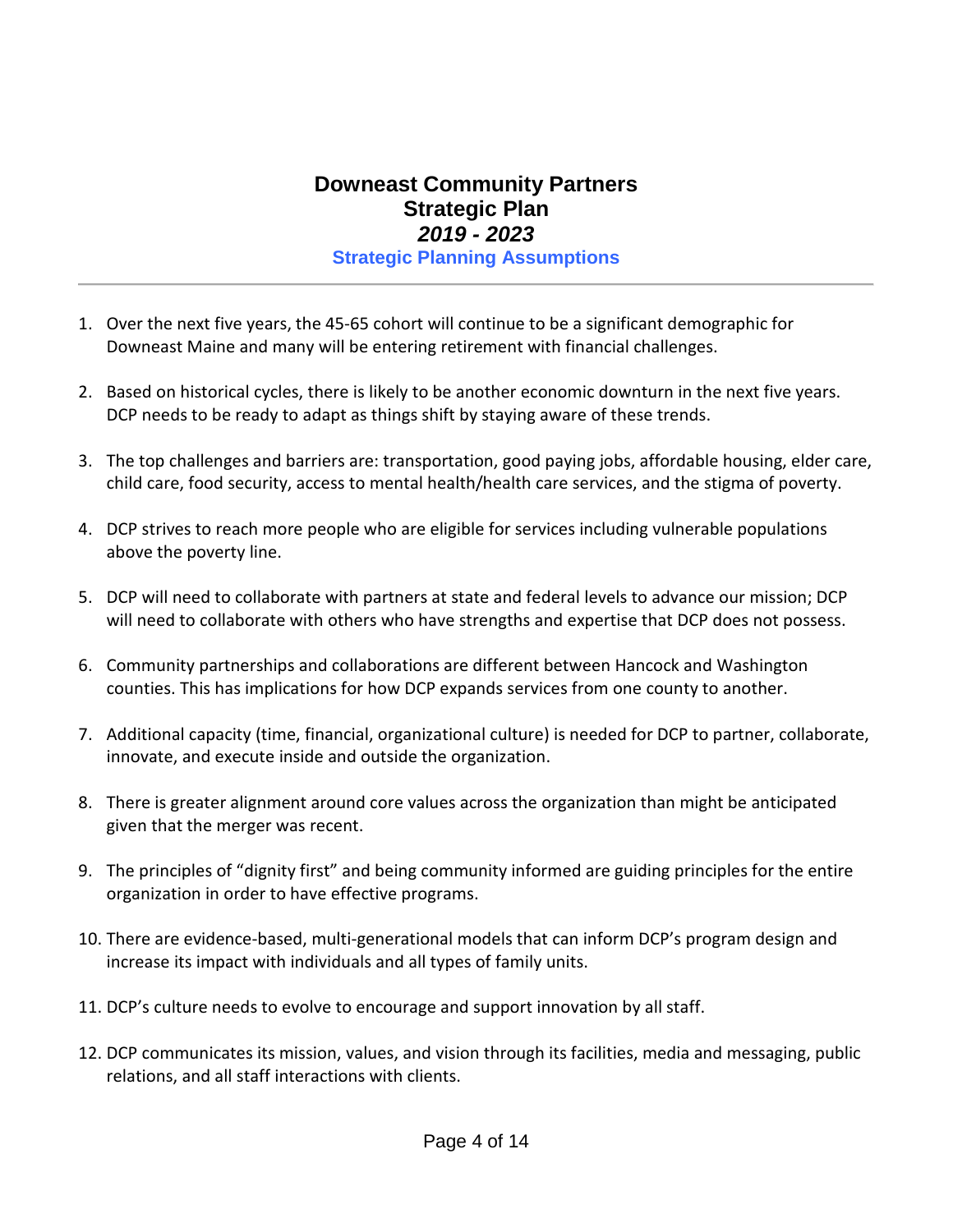13. DCP will have sufficient reserves for financial sustainability and innovation.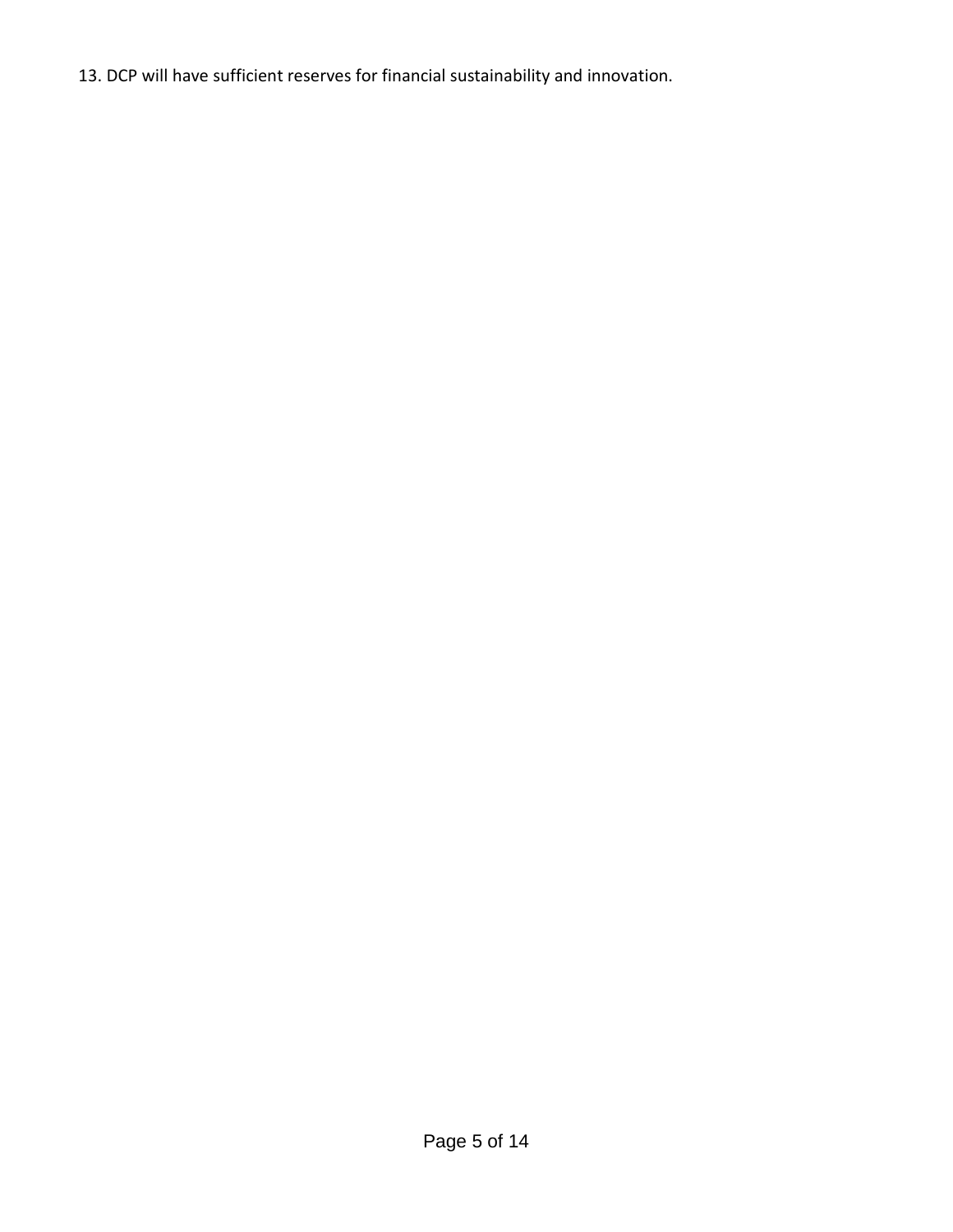#### **GOAL A: Ensure that people can access resources to meet basic needs.**

#### **Five-Year Outcomes**

- Access to basic services increases for DCP's clients, both through DCP and outside referrals.
	- a. Increase the # of clients being served for their "presenting need."
		- b. Increase a client's access to additional services at DCP.
		- c. Increase referrals to external resources that DCP cannot meet.
- DCP becomes an "agent of change" in the counties.
- Community well-being improves as measured by National Performance Indicators (NPI).

### **Agency Strategies**

- A-1 Ensure the quality of existing programs.
- A-2 Focus on achieving incremental innovations to be prepared for opportunities.
- A-3 Forecast and take advantage of trends and opportunities as they emerge.
- A-4 Provide leadership where it is needed to spark collaboration.
- A-5 Develop cross-division strategies to achieve division and agency outcomes.
- A-6 Bring expertise and additional resources to complex problems and innovative initiatives.

## **Division Strategies**

#### *Transportation*

- A-7 Complete a five-year plan for replacing and expanding the size of fleet.
- A-8 Complete a 2-county evaluation to determine innovative models and DCP's niche.
- A-9 Create a five-year plan for adding new vehicles with minimum or no restrictions.

### *Housing development*

- A-10 Continue development of the Tiny House Project.
	- Complete 1 project each year.
	- Explore opportunity to do a tiny home "community" with a municipality.
- A-11 Explore how DCP can increase its role and expertise in housing development in both counties.
	- **In Machias, focus on affordable elder housing.**
	- Evaluate strategies to rehabilitate older buildings/mobile homes/motels into workforce housing.

### *Home Repair & Weatherization*

- A-12 Secure funding for more projects with fewer restrictions.
- A-13 Explore how to scale private funding for collaboration with Maine Seacoast Mission.
- A-14 Study how to reduce the home repair waiting list.
- A-15 Develop a funding strategy to pay for conversions from conventional to alternative heating systems including propane, solar, to reduce home energy costs.

#### *Heating Assistance*

- A-16 Advocate for procedures that make it easier to apply for heating assistance.
- A-17 Develop cross-division outreach strategy to significantly increase number of applications each year.
- A-18 Increase funding for THAW Fund to help people with temporary needs for heating/cooling.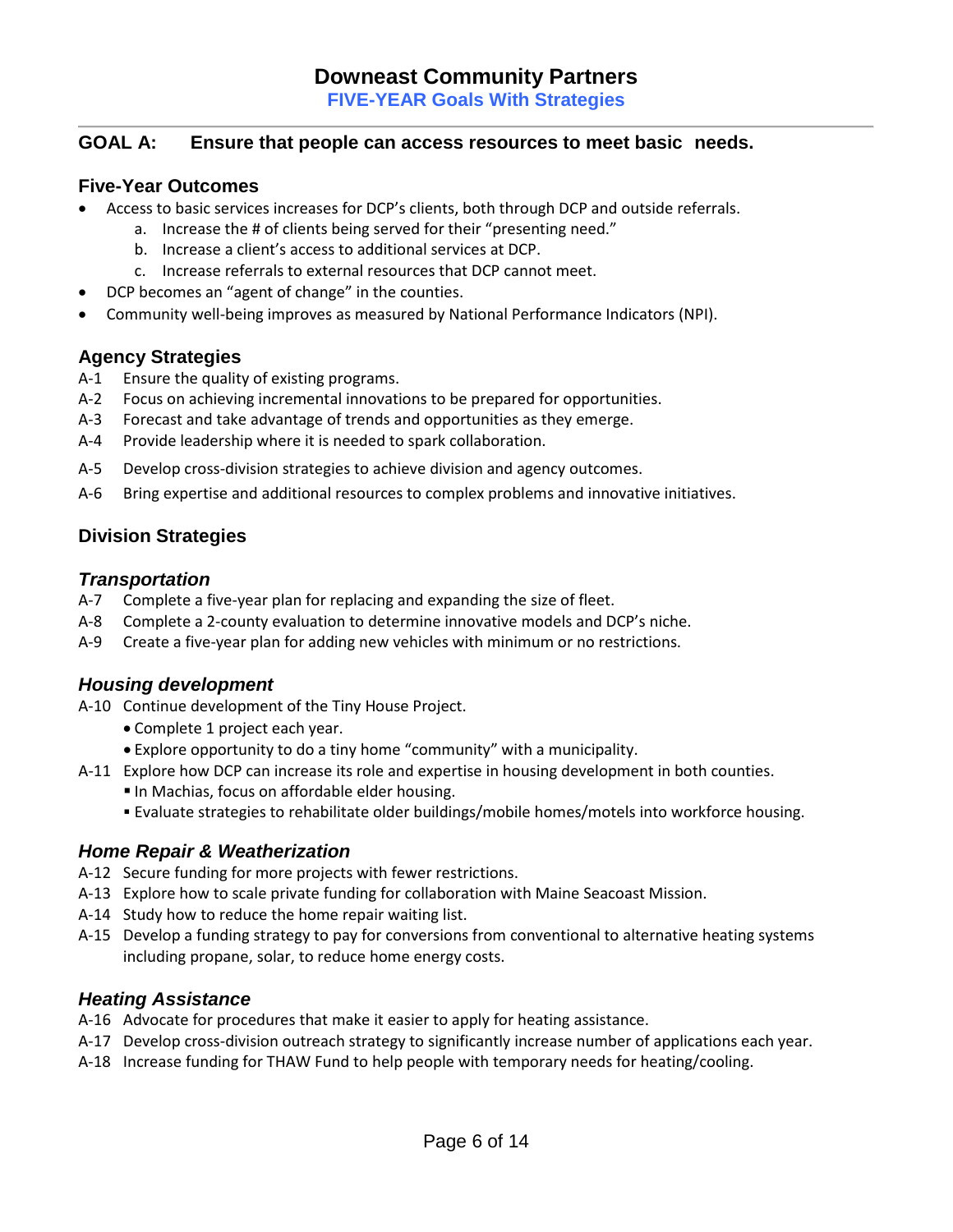#### *Goal A Continued*

## *Early Care & Education*

- A-19 Transition remainder of Head Start to the School Day, School Year model.
- A-20 Utilize two classrooms for Early Care and Education in Ellsworth.
- A-21 Explore how DCP-Head Start can expand its visibility, role, and voice as an expert for early care and education initiatives in public education.
- A-22 Expand collaboration with community colleges to develop qualified teaching staff.
- A-23 Secure ongoing funds to participate in Family Futures Downeast with increased staff hours and more services.
- A-24 Develop a funding strategy to provide bridge funds to parents who are in transition due to work and/or medical situations.
- A-25 Develop fundable strategies to meet the transportation needs of Family Futures Downeast parents and Early Child Care and Head Start children.
- A-26 Explore and initiate collaborations to broaden our reach and expand early education and family support services.

## *Adults & Elders*

- A-27 Complete a study to explore what collaborative models might work best for adult day services and in-home care throughout the two counties with the aim of establishing a facility in Washington County.
- A-28 Explore co-location models combining childcare with adult service sites.
- A-29 Expand hours of the elder advocate position in Washington County.
- A-30 Explore shared housing models with unrelated young families and older adults.
- A-31 Prepare to expand OT/PT/Speech services for adult day programs.
- A-32 Explore the foster grandparent model.

### *Nutrition & Health*

- A-33 Complete inventory of how DCP is currently involved in Nutrition and Health in both counties, to determines its role and priorities.
- A-34 Explore what expanded role DCP might play to increase food security for DCP's clients.
- A-35 Explore how DCP could increase access to and funding for health-related services including: dental access for children and elderly; hearing aids; cancer care – transport, lodging help; behavioral services for children and parents.

### *Substance Use Disorder Support Services*

A-36 Investigate and develop services that support the existing two-county goals and strategies. Ideas include:

- Transitional and permanent housing for people in recovery: men, women with children.
- Transportation to treatment services and work; working with employers.
- Child care for parents in day treatment.
- Funding to support parents with substance use disorder who need Head Start services.
- One-stop shopping/support service models.

- Capacity/demand indicators: measure what capacity exists, what the demand was, what capacity is not filled, what demand is not met.
- Referral rates: increased referrals equals increased access.
	- o Number of referrals to each program quarterly/annually.
	- o Number of referred people served quarterly/annually inside DCP and externally.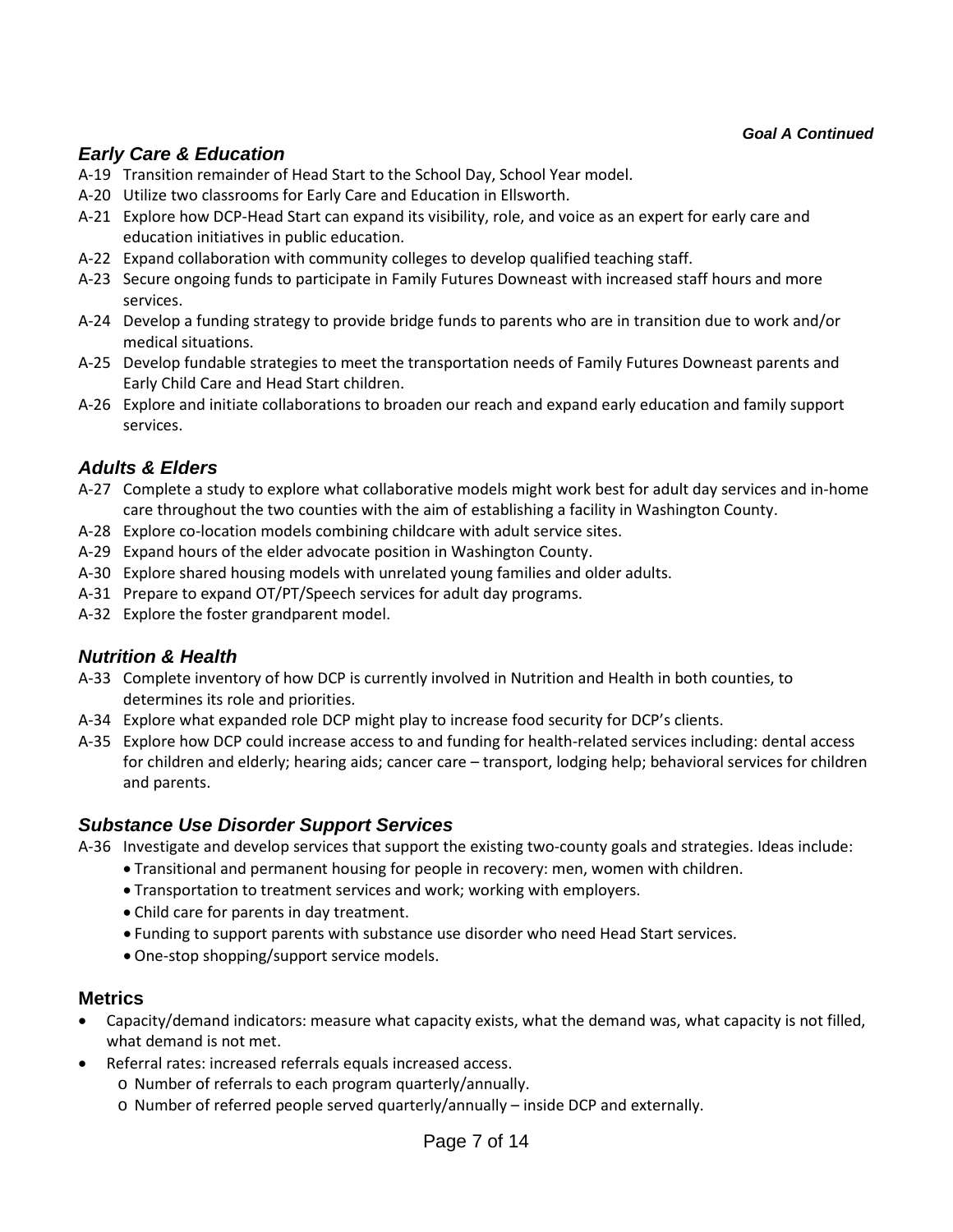- Conversion rate: referrals to people served for each program/service.
- National Performance Indicators show marked improvement in measured areas, and reflect the needs identified in the community needs assessment.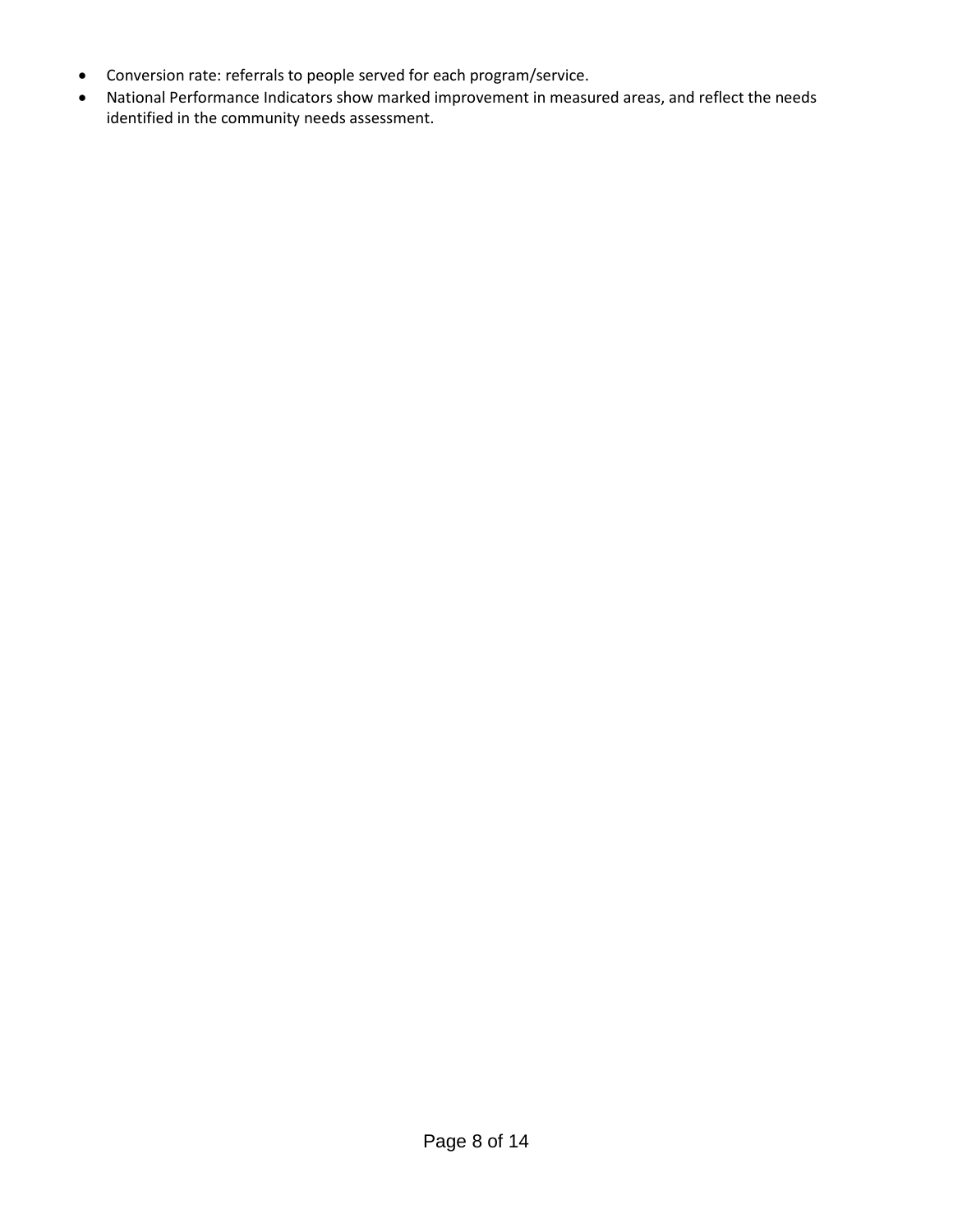## **GOAL B: Improve economic well-being for vulnerable individuals and families.**

#### **Five-Year Outcomes**

- Vulnerable individuals and families inform new program development and existing services.
- DCP program design is informed by effective anti-poverty programs.
- DCP services for people in temporary distress and vulnerable to falling below the poverty line are expanded.
- DCP is contributing in a measurable way to Workforce Development in the two counties.
- Community well-being improves as measured by National Performance Indicators (NPI).

### **Strategies**

- B-1 Complete a needs assessment on how to best serve and expand services to 8-24 year olds.
- B-2 Convene a cross-division pilot to deepen access to DCP's basic services for vulnerable clients. Pilot Aroostoock County Action Program's 2-Gen model to connect Head Start families with other DCP services.
- B-3 Using models like At Home, Friendship Cottage, Families Futures Downeast (2-Gen), Maine Seacoast Mission housing collaboration, design and provide services for vulnerable people who need information and assistance to improve their economic well-being or help at a time of need.
- B-4 Develop a position paper that presents how DCP is contributing to workforce development in Hancock and Washington counties and define its niche going forward.
	- Complete a study about the Downeast Business Alliance model to build the skills of the self-employed and/or life skills education programs for specific clients (jails, re-entry, high schools).
	- Link DCP clients to workforce training programs and funds.

- Completing a study on DBA and other education strategies to expand into workforce development.
- The number of 18-24 year olds served.
- Documentation about how community input informs program design.
- The number and type of vulnerable population segments that are served by DCP increases.
- National Performance Indicators show marked improvement in measured areas, and reflect the needs identified in the community needs assessment.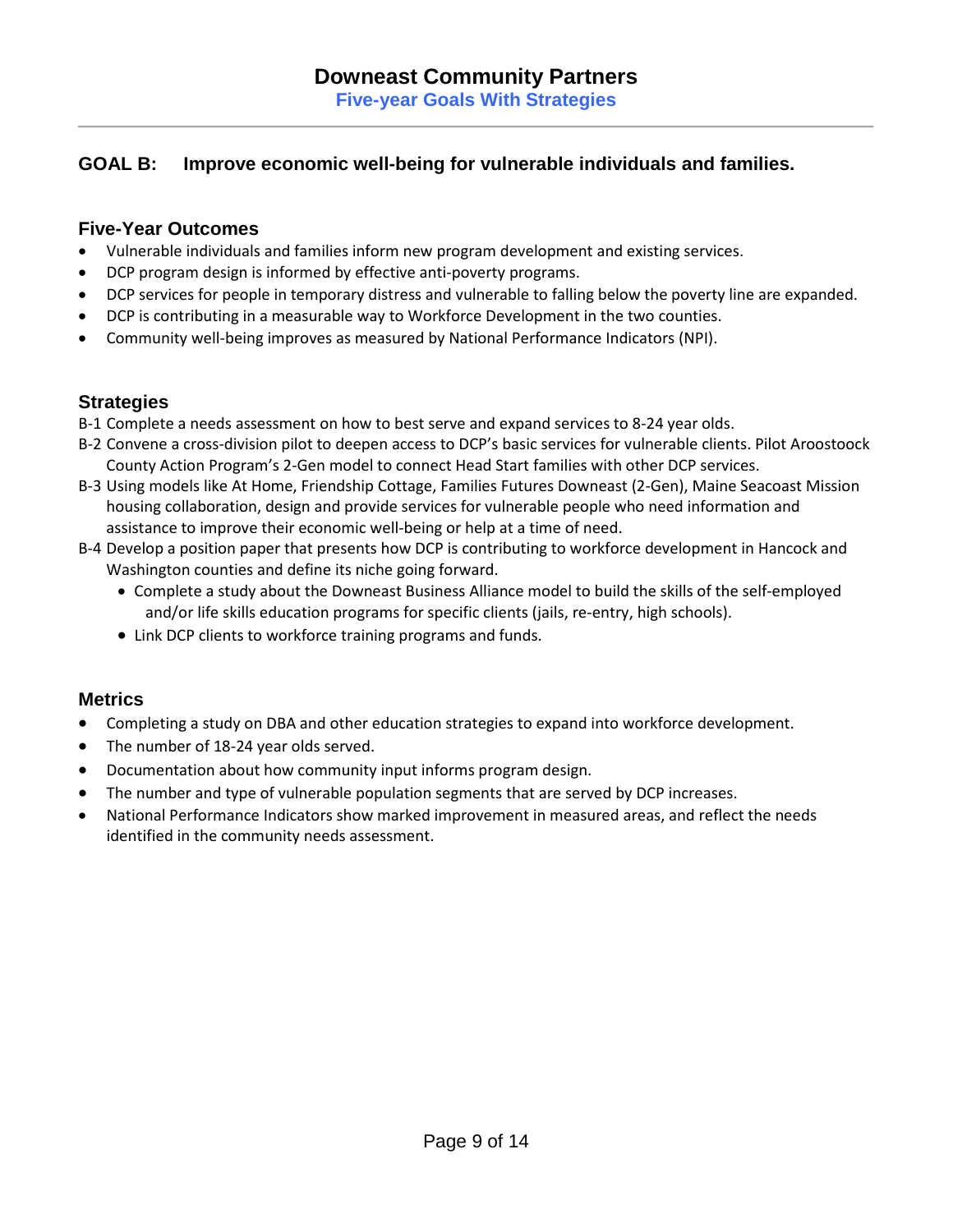## **GOAL C: Enhance DCP's organizational culture so all communications, interactions and service delivery promote dignity and well-being.**

### **Five-Year Outcome**

- Board, employees, and volunteers demonstrate DCP's core values in all interactions with colleagues and clients.
- Client perspectives and satisfaction inform program delivery, facilities design, and employee education needs.
- All employees have the skills to interact with each other and clients in challenging interactions.

### **Strategies**

- C-1 Develop a *Core Values Statement* to guide internal and external communications and employee behavior.
- C-2 Develop agency-wide policies and procedures about values-based behaviors.
- C-3 Provide all employees ongoing education and customer service training to increase their knowledge and skills about challenges that impact client behavior: crisis; trauma; mental health; poverty; substance use disorder.
- C-4 Create a centralized system to conduct and analyze division and agency-wide client surveys, to inform action.
- C-5 Review the design of all facilities to ensure respectful, safe, and efficient spaces for clients and employees.

- Completed Core Values Statement.
- Board approved policies and procedures.
- Trends and results from agency wide and division client surveys.
- Trends and results agency-wide employee survey.
- # of programs and training offered each year.
- # of employee participants in the trainings.
- % of employee participants.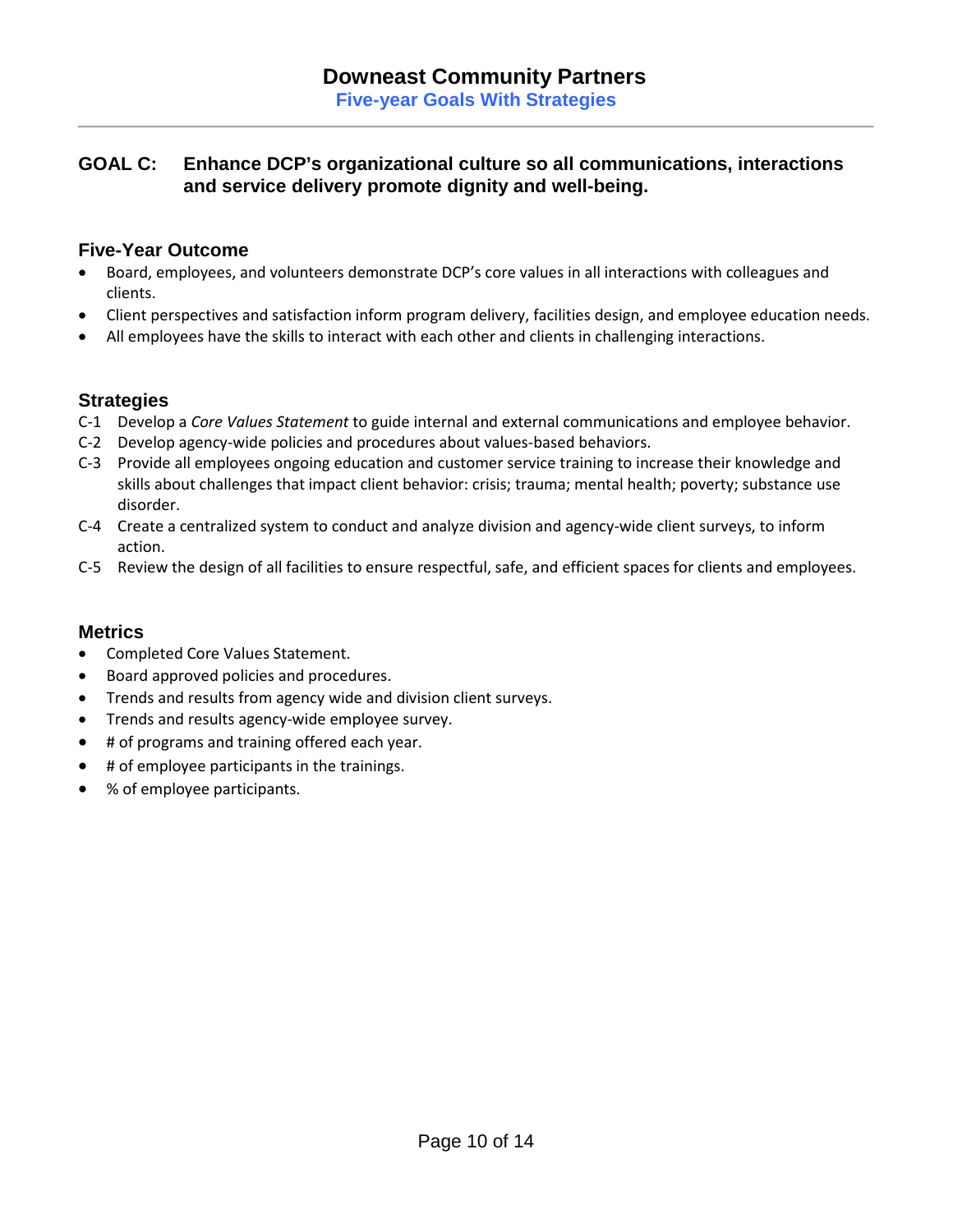**Five-year Goals With Strategies** 

#### **GOAL D: Build sustainable internal capacity to increase DCP's impact.**

#### **Five-Year Outcomes**

- The Board of Directors carries out its fiduciary and strategic roles to advance DCP's mission and vision.
- Sufficient financial reserves exist to ensure long-term sustainability and to invest in innovation.
- Employee satisfaction and retention increases each year.
- DCP is an employer known for how to listen to employee needs, spark innovation and encourage outstanding work effort from all its employees.
- Staff innovation and collaboration across departments and with external partners are valued as essential parts of the DCP culture.
- Client satisfaction with DCP's services and delivery is high.
- Public awareness about DCP's mission, core values and services increases.
- Community well-being improves as measured by National Performance Indicators (NPI).

### **Strategies**

#### *Board of Directors*

- D-1 Conduct annual evaluations to measure board effectiveness.
- D-2 Develop a succession plan for board members and DCP leadership.
- D-3 Provide board training on selected and required financial and strategic topics.
- D-4 Increase board engagement on the Finance Committee.
- D-5 Conduct ongoing board recruitment to ensure the board has necessary expertise.

#### *Metrics*

- A standard board self-evaluation by the board members is completed each year.
- A succession plan is developed for key DCP positions through 2023.
- Board has a high degree of participation and expertise.

#### *Sufficient financial reserves*

- D-6 Complete a comprehensive list of available agency reserve funds, their uses, and current restrictions.
- D-7 Develop a fund balance reserve policy to present to the Board.
- D-8 Establish a policy for the agency's minimum cash flow reserve level.
- D-9 Develop capital plan and establish a reserve fund for forecasted maintenance and capital investments.
- D-10 Develop a financial metrics dashboard for annual and quarterly indicators.
- D-11 Establish a New Initiatives Fund to support new idea generation and pilot projects each year.
- D-12 Develop a financial contingency plan to guide agency-wide decision-making in challenging times.
- D-13 Increase the agency's capacity to maintain program support through public and private funding sources.
- D-14 Explore increasing private donations through "brand" specific fundraising strategies similar to At Home and Friendship Cottage's model.
- D-15 Complete a feasibility study for a Planned Giving strategy to increase the endowment.

- Policies are approved and implemented.
- Feasibility studies and new initiatives are completed and acted upon.
- Financial dashboard is developed and used by leadership on a regular basis.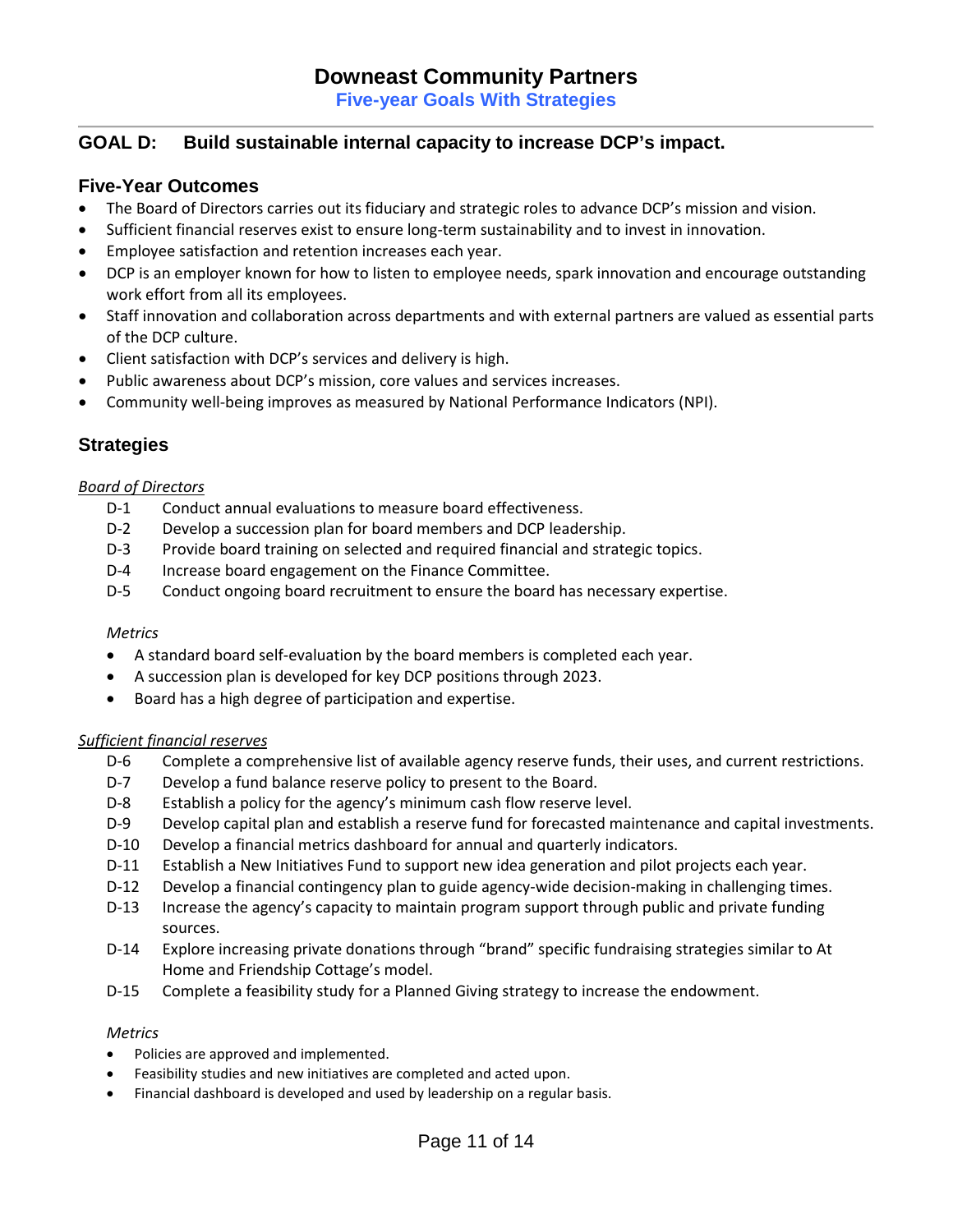• Capital plan exists.

#### *Employee satisfaction and retention*

- D-16 Develop a compensation plan that moves DCP's wage and salary scale to be competitive in order to
- attract and retain employees. D-17 Implement a focused periodic agency-wide employee survey to gather baseline data on selected metrics to inform strategies to attract and retain employees.
- D-18 Conduct regular division discussions with employees about job satisfaction.
- D-19 Explore a "cafeteria-style" benefit package.
- D-20 Explore a Paid Time Off (PTO) benefit for part-time employees.

### *Metrics*

- Annual employee satisfaction increases based on established targets.
- Retention, turnover, full/part time ratios, best-place to work rating all meet annual targets.
- Recommendations and decisions made on PTO and/or cafeteria benefits.
- A compensation plan is developed and acted upon by the board.

## *Staff innovation and collaboration*

- D-21 Experiment with cross-functional/division teams for pilot projects/improvement initiatives.
- D-22 Develop, fund, and implement two professional development tracks for employees: (1) Leadership and (2) Management/supervision
- D-23 Implement a process for supervisors to solicit and reply to employee's innovative ideas.

## *Metrics*

- Selected NPI's
- # of Case Review meetings each year; # of participants; process changes made.
- # of stories shared in the Board Report.
- # of employee education sessions across divisions; # and % of employees participating in these.

## *Client Satisfaction and Service*

- D-24 Increase employee knowledge about all DCP services and external resources.
	- Continue the EmpowOr implementation and use it as a tool to increase employee knowledge, sharing, and collaboration across divisions and services.
	- Implement a Case Review model with managers and employees to discuss customer service topics.
	- Capture and relay stories about excellent client service that involve internal/external collaborations and innovations.
- D-25 Increase client volunteer engagement with DCP programs.
	- Explore CCC's "Needs and Offers" model.
- D-26 Monitor customer satisfaction across the agency.
	- Expand division/agency-wide client surveys to include questions about customer service.
		- Include customer service measures in the EmpowOr database.

- Client survey results over time.
- Outside referrals to DCP increase.
- EmpowOr report implementation.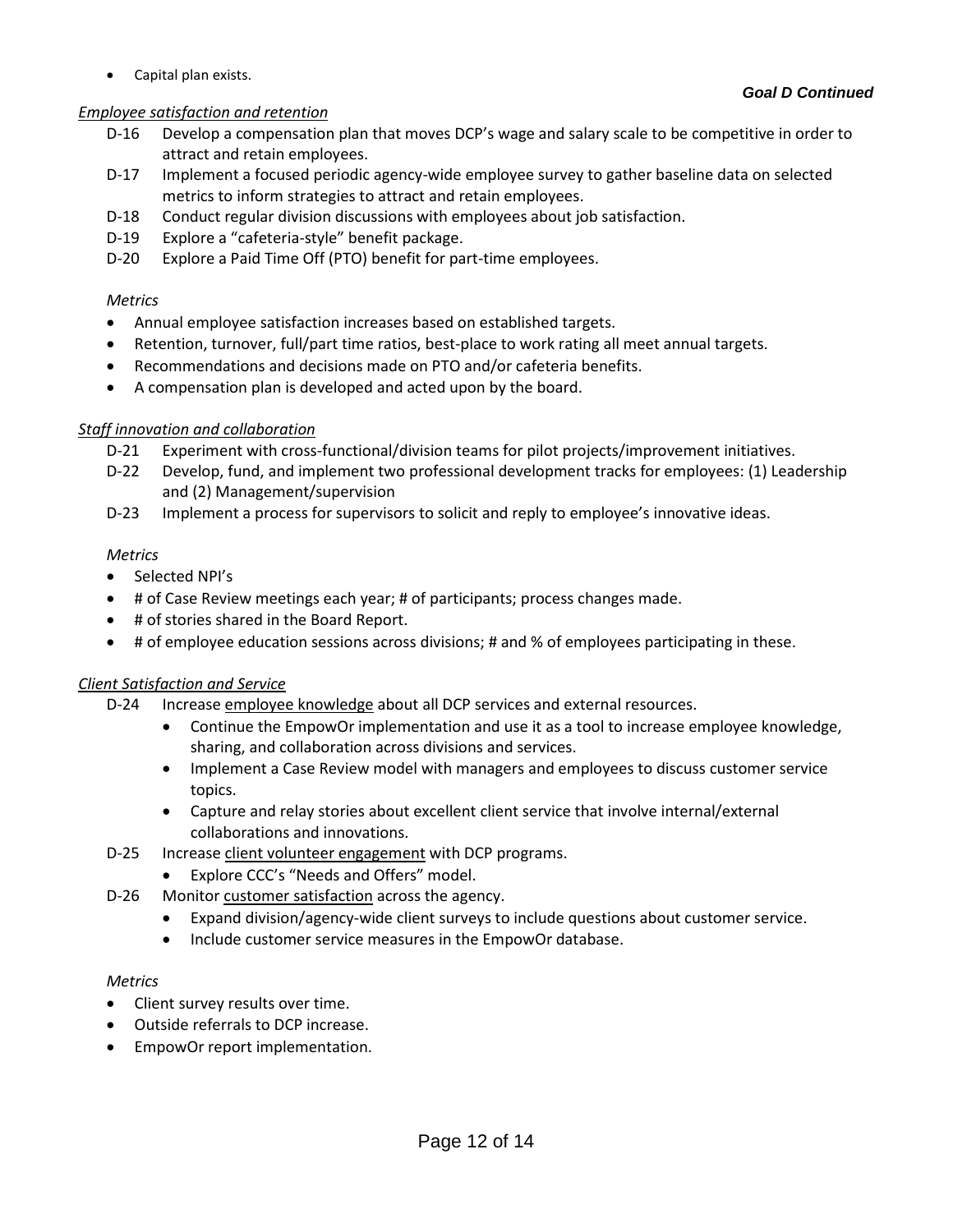#### *Communications & Public Relations*

- D-27 Develop, fund, and implement a Public Relations and Communications plan that increases public awareness and increases use of DCP services.
- D-28 Implement Web/Facebook analytics and use data to inform all types of communications with clients, employees, and other stakeholders.

- PR/Communications Plan completed on time, resourced and implemented.
- Web analytics meet annual targets.
- # of articles/mentions in newspapers monitored by an external vendor.
- # of increased partnerships.